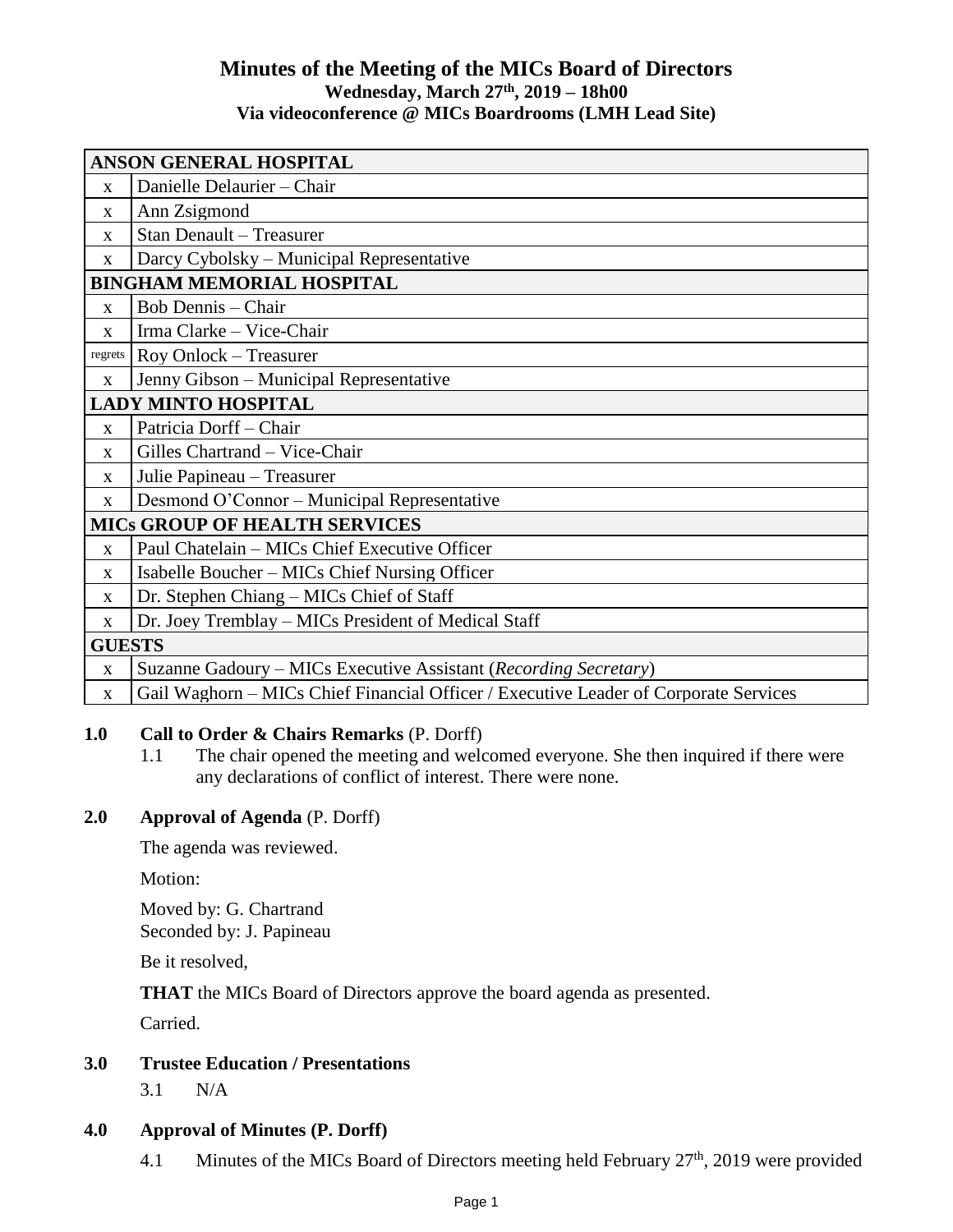for information.

Motion:

Moved by: D. Delaurier Seconded by: A. Zsigmond

Be it resolved,

**THAT** the MICs Board of Directors approve the minutes of the meeting held February  $27<sup>th</sup>$ , 2019 as presented.

Carried.

## **5.0 Follow-Up Items**

- 5.1 Review of the 2018-2019 Board Work Plan
	- The Board Work Plan was reviewed for the month of March.
	- Will work on the Hospital Improvement Plan in April.
	- The HIRF and Capital Budget review will be presented in April.
	- The self-assessment tool has been emailed to all board members.
	- Every other item is being reviewed today.

## **6.0 MICs Finance**

- 6.1 January 2019 Financial Statements G. Waghorn
	- Chief Financial Officer gave a quick review of the financial statements for all sites

#### **BMH:**

■ Hospital operating at a surplus of \$105,689; total operating revenue was \$6,387,165; total operating expenses came up to \$6,281,476; will be ending the year in a good surplus position

## **AGH:**

 Hospital operating at a deficit of \$11,563; operating revenue was \$8,054,277; total operating expenses came up to \$8,065,840; a few adjustments were done with expenses shared with the IFFHT; will end the year in a surplus position due to investment income realized; overtime costs keep increasing

#### **SCM:**

 ended third quarter with a total deficit of \$624,492 including amortization expense; total revenue was \$4,092,378; operational deficit was \$437,268; paying a lot of overtime for nursing; balancing the budget will be difficult; nursing overtime could be mitigated by hiring more nurses but we have been unable to hire any

## **LMH:**

 Hospital operating at a surplus of \$207,079; operating revenue was \$11,713,588; total operating expenses were \$11,506,509; there is a high cost in nursing overtime here as well; there was an unfilled physiotherapist job; we just recruited for this position which will show up in the 2020 statements

**VM:** ended the third quarter with a surplus of \$25,605; total revenue was \$2,323,694

Motion to approve January 2019 Financial Statements Moved by: S. Denault Seconded by: J. Papineau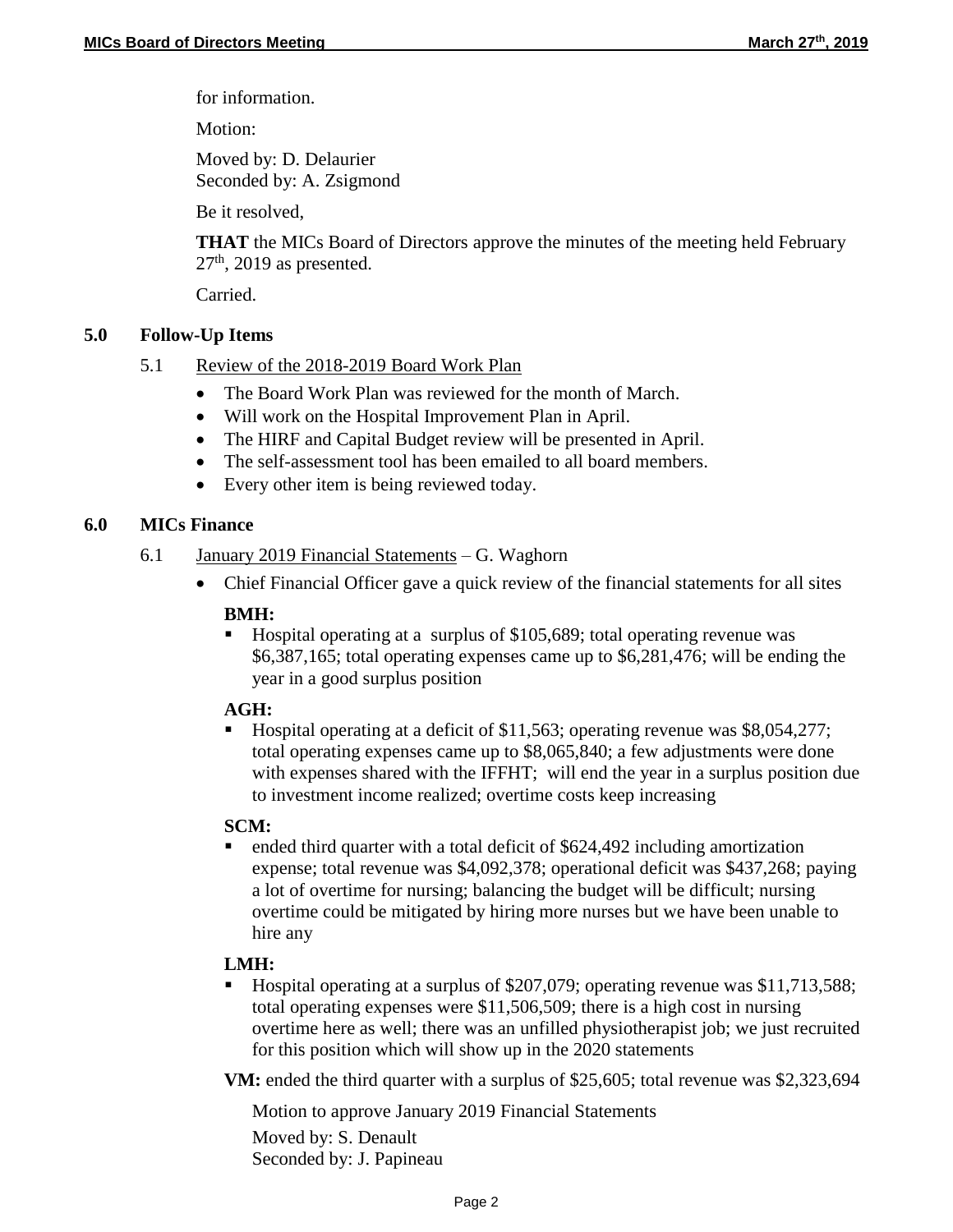Be it resolved,

**THAT**, the MICs Board of Directors approve the January 2019 Financial Statements for Bingham Memorial Hospital, Anson General Hospital, South Centennial Manor, Lady Minto Hospital and Villa Minto as presented. Carried.

#### **7.0 Presentations/Reports** (P. Dorff)

- 7.1 Chief Executive Officer Report: (P. Chatelain)
	- The report was provided for information.
	- The CEO provided the following overview:
		- o Initial soil samples required more testing; final soil testing results on land behind AGH should be provided this month; dialogue is ongoing with the MOHLTC; will have to decide which site we will be building on and advise the ministry; a change of scope will require a public consultation.
		- o SCM fundraising committee is hosting its annual lobster dinner on May 25, 2019.
		- o We have not heard back from the NELHIN regarding our HAPS or the Hospital Improvement Plan.
		- o LMH roof is completed; work on AGH and BMH generators has begun.
		- o The Canadian Healthcare Facilities will be doing an article on the MICs Group and Honeywell Energy and Facility Renewal Program in their fall 2019 issue.
		- o We are aggressively recruiting for 6 physicians and 1 general surgeon; we will be attending two recruitment fairs in April: the General Surgery conference and the Society of Rural Physicians of Canada conference. Director of H.R. and CEO presented at the BR-M and Cochrane town council meetings to discuss Physician Recruitment incentives. A task force will be established to develop a plan.
		- o The open forum in Matheson in March was well attended and very engaging; a similar forum will be scheduled in Iroquois Falls in conjunction with the IFFHT.
	- Board Members were invited to ask questions.
- 7.2 Hospital Mergers: (P. Chatelain)
	- Document was provided for information regarding the amalgamation of Wilson Memorial General Hospital and the McCausland Hospital which are similar to MICs
	- Their situation was similar to MICs although they were not partnered beforehand
	- Paul spoke to the North Shore CEO who was willing to come and speak to us; they received funding from the NWLHIN to integrate
	- Amalgamation was discussed at the MICs MAC and they have requested a presentation on the pros and cons at their next meeting; much work would need to be done if we decide to move forward
	- Board members request a presentation of a cost analysis at a future meeting; looking for comparatives
- 7.3 Chief Nursing Officer Report: (I. Boucher)
	- The CNO provided the following overview:

## **Nursing**

Will be attending a recruitment fair at Northern College on April  $16<sup>th</sup>$  and RNAO in Toronto on May  $9<sup>th</sup>$ . Offers were made to some of our new grads currently in placement. New grads have a temporary license and must be let go if they don't pass their exam. Now offering part-time hours to new hires; in preparation for the recruitment fairs, will be working with the unions to offer guaranteed full-time hours to the new grads.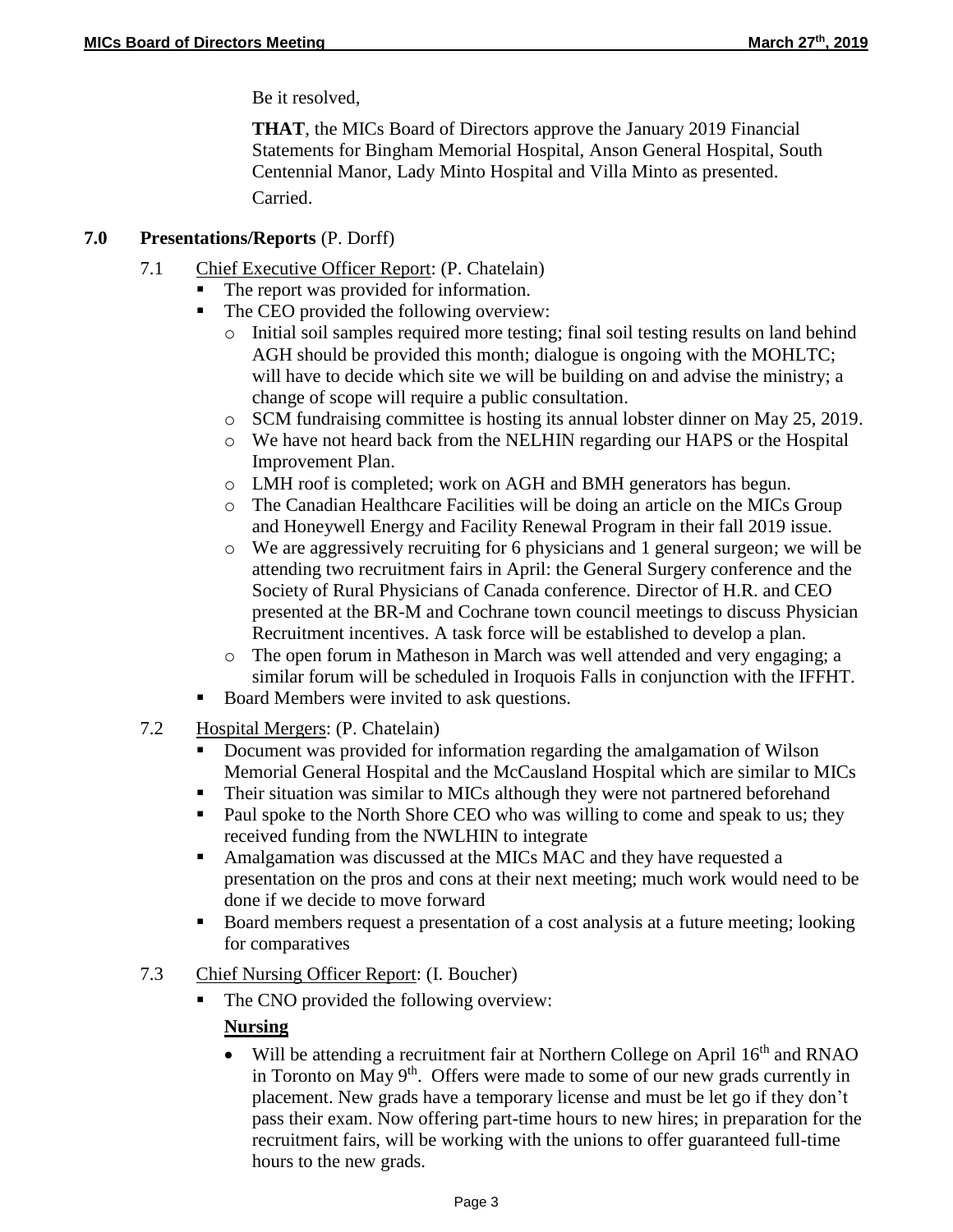- Patient Care Manager at AGH is retiring on April  $30<sup>th</sup>$ . Currently recruiting to fill her position.
- One-on-one meetings will all nursing staff are being scheduled.

#### **Pharmacy**

- MICs Pharmacist is resigning from his position to relocate closer to home. We are currently recruiting for his position.
- Training for sterile compounding staff is scheduled for later in April.
- Automated dispensing unit project had resumed but is now on hold due to another glitch.
- We now have a new EMS deployment strategy in place; as of March  $25<sup>th</sup>$ , EMS is reducing transportation service to our patients; this will impact all hospitals
- Will be receiving some reimbursement for the cost of non-urgent patient transfers.
- OCP (Ontario College of Pharmacists) visit scheduled for June 2019

# **Infection Prevention and Control**

- No outbreaks at the time of this report
- Respiratory outbreak at VM Feb. 27-Mar. 7, 2019. Agent that caused the outbreak was not identified.
- Enteric outbreak at LMH Feb. 11-26, 2019. Agent was identified as Norovirus.

# **Accreditation**

- Received letter in February. Two criteria remain unmet; need to submit further evidence.
- Discussions held with affected departments.

# **Quality Improvement Plans**

- DRAFT QIPs are being presented this evening. Due to submit by April  $1<sup>st</sup>$ , 2019
- Board members were invited to ask questions.

## **8.0 Medical Staff** (Dr. S. Chiang)

- 8.1 Chief of Staff Report:
	- The report was provided for information.
	- Topics covered were:
		- o **Medical Staff News**
			- Initially Dr. Affleck advised that she was closing her office practice on April 22, 2019 and would just do locum work; she has since delayed her date to an undetermined date in the near future.
			- When Dr. Affleck closes her practice, Dr. McPherrin will take over the care of her patients at the Cochrane Family Health Team. When a new physician is recruited, he will transfer these patients to the new physician.
			- Once Dr. McPherrin has taken over Dr. Affleck's patients, due to heavy workload at the Cochrane FHT, he will stop working on a regular basis in both Lady Minto Hospital and Villa Minto. This will take effect on June 1, 2019. He will continue to do some surgical assists on occasion; Dr. McPherrin stated he would retire in 2 years.
			- Dr. Chiang's three-year term as Chief of Staff will end on June 30, 2019. He will not stand for re-nomination for Chief of Staff. He recommends Dr. Joey Tremblay be nominated for the Chief of Staff position.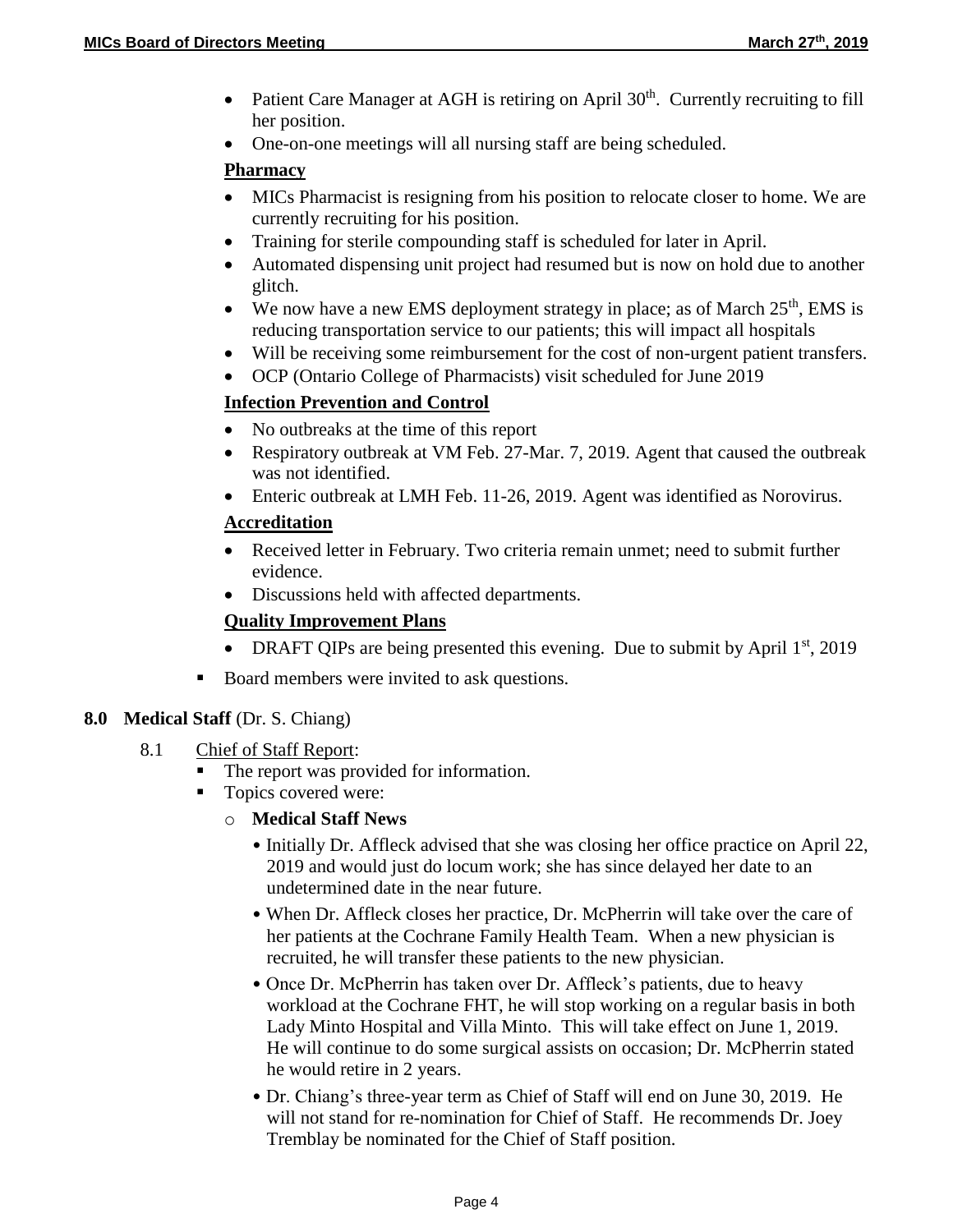#### o **MICs Amalgamation**

- MICs amalgamation was discussed at MAC.
- Medical staff requested that Paul make a presentation outlining the pros and cons of amalgamation; Paul will make a presentation at the next MAC meeting.

#### o **Provincial Government's Health Reform**

- The People's Health Care Act (Bill 74) has passed both first and second readings in the Ontario Legislature.
- We are still waiting for the government to give us more details about the health reform.

## o **Recruit of Medical Staff Update**

- We still have not been able to recruit physicians needed in our 3 hospitals.
- The CEO, Dr. Bruno, the Executive Director of the IFFHT and the Executive Director of the Cochrane FHT will attend this year's annual conference by the Society of Rural Physicians of Canada in Halifax to help increase recruitment efforts.
- 8.2 Medical Advisory Committee Minutes
	- Minutes of the meeting held February  $20<sup>th</sup>$ , 2019 were provided for information.

## **9.0 LHIN / MOHLTC Business** (P. Chatelain)

- 9.1 The Critical Role of Small Hospitals
	- Document was provided for information
	- The organization has taken the lead in advocating for small and rural communities
	- Asking for continued support from the PC government
- 9.2 MOHLTC Announcement
	- $\overline{\phantom{a}}$  On March 8<sup>th</sup>, the Ontario government announced the early slate of the Ontario Health Board of Directors.
	- The board members will provide oversight of Ontario Health and be accountable to the Ministry of Health and Long-Term Care. As of March 8, the Board of Directors for Ontario Health now also constitute the boards that oversee the Local Health Integration Networks (LHINs), Cancer Care Ontario, eHealth Ontario, Health Force Ontario, Health Shared Services Ontario, Health Quality Ontario and the Trillium Gift of Life Network.
	- As such, the Orders in Council that appointed the LHIN Boards have been revoked. Previously scheduled North East LHIN board meetings have been cancelled and their website has been revised to reflect this change.
	- The Ministry has confirmed that the Ontario Health Board will be focused on developing a plan to harmonize the programs and services delivered by the agencies and that while transition planning is underway, LHINs, agencies and transfer payment recipients should maintain their standard level of excellence in delivering their programs, services and patient care.

## **10.0 MICs Quality Committee** (I. Boucher)

- 10.1 **Quality Committee Minutes** 
	- Minutes of the meeting held January  $23<sup>rd</sup>$ , 2019 were provided for information
- 10.2 Quality Improvement Plan
	- The QIP was provided for information
	- Two draft narratives were presented: one for hospital and one for Long-Term-Care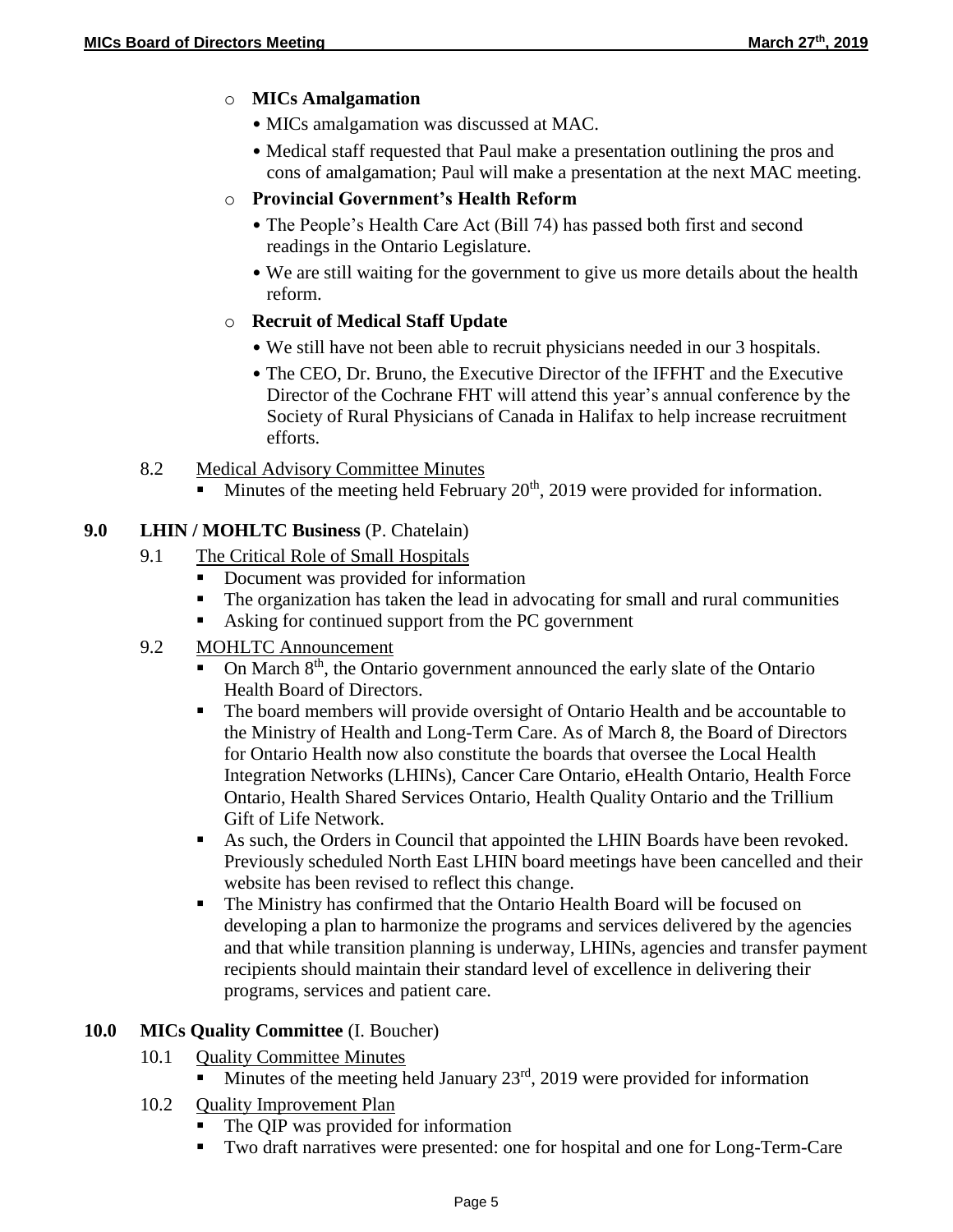- There will be six documents submitted to the ministry; one for each hospital and long-term care homes
- ALC indicator is a challenge for us which is why we are keeping it for next year
- New indicator looks at % of patients discharged from hospital for which discharge summaries are delivered to primary care provider within 48 hours of patient's discharge form hospital.
- **Percentage of complaints acknowledged to the individual who made a complaint** within five business days is at 100% for each hospital; target is to maintain current performance
- **Percentage of respondents who responded positively to the following question:** "When I left, I had a good understanding of the things I was responsible for in managing my health " – we are hoping to maintain current target; this will be tied to executive compensation and chief of staff compensation
- Mandatory indicator "Number of workplace violence incidents reported by hospital workers within a 12-month period: goal is to reduce number of incidents and improving the reporting culture; tied to executive compensation
- Medication reconciliation at discharge is a priority indicator; striving to maintain current performance of 100%; tied to executive compensation
- Rate of mental health or addiction episodes of care that are followed within 30 days by another mental health and addiction admission is a new indicator; striving to maintain below 5% at AGH and BMH while decreasing current performance below 10% at LMH
- Long-Term Care: there are four indicators
- First indicator Number of Emergency Department visits for modified list of ambulatory care per 100 long-term care residents: we are striving to achieve a 10% reduction at SCM while maintaining below 10% at Villa Minto and Rosedale
- Second indicator percentage of complaints received by a LTCH that were acknowledged to the individual who made a complaint within 10 business days; there is currently no process to capture data; will start tracking information using the hospital template this year
- Third indicator percentage of residents responding positively to: "You and your loved ones are encouraged to participate in your care.": will keep the same question; goal is to maintain current performance; this will be tied to executive compensation
- Fourth indicator percentage of residents who experience harmful falls; number of falls is low; we should focus on the level of harm

Motion to approve the 2019-2020 QIPs and work plans

Moved by: G. Chartrand Seconded by: D. Delaurier

Be it resolved,

**THAT** the MICs Board of Directors approve the 2019-2020 hospital and Long-Term Care Quality Improvement Plans for each site as well as the acute and Long-Term care work plans as presented.

Carried.

- 10.3 Corporate Scorecard
	- The Quality Improvement Scorecards for 2018-2019 were provided for information.
	- Four of the five hospitals' objectives ended with a green thumb at the end of the year
	- The only objective in red is the total number of ALC inpatient days which is difficult to meet; none of the other hospitals are able to meet their target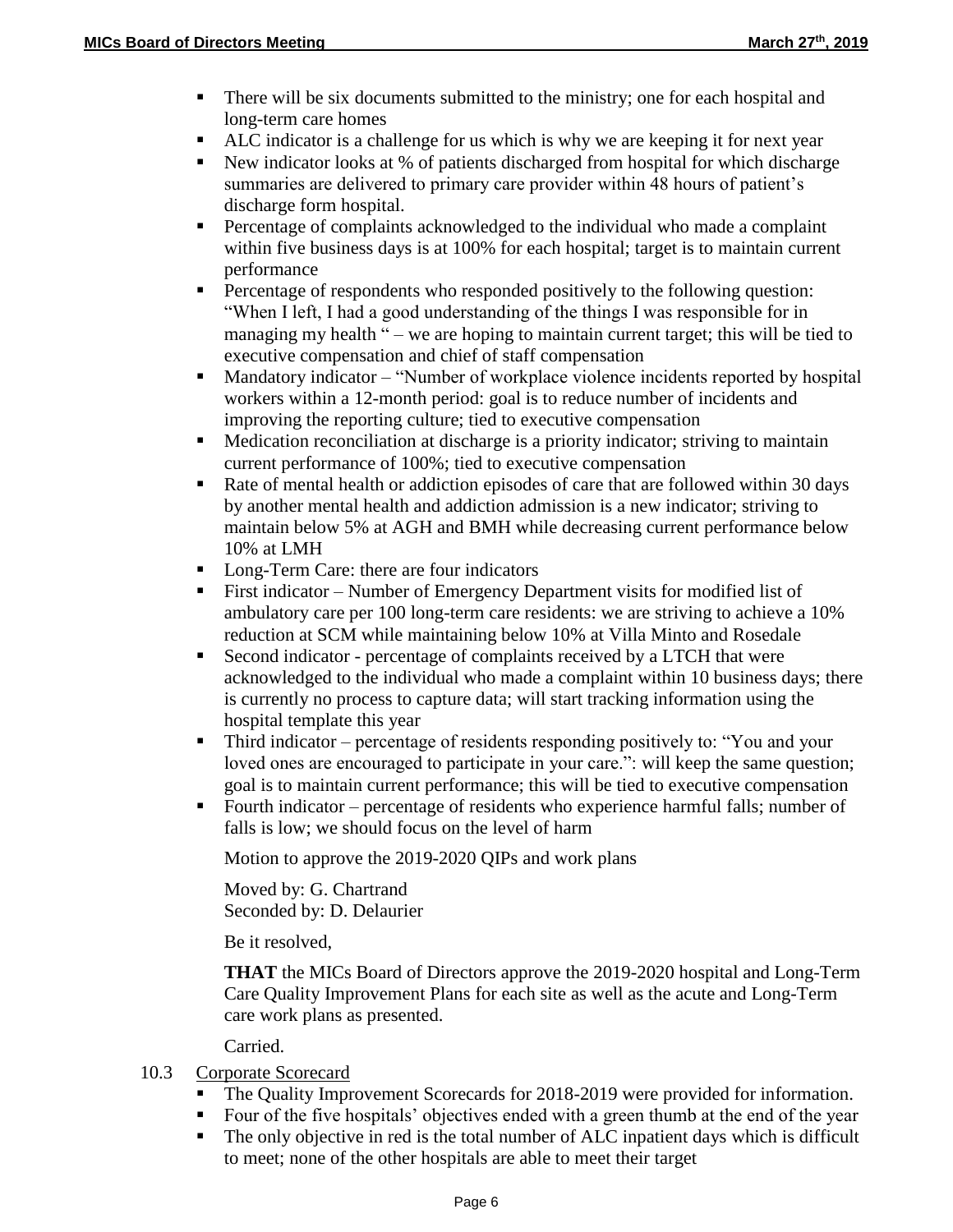- The LTC scorecard has met three of its four objectives
- The Person Experience rated a yellow thumb at the end of the year which will require monitoring
- A new scorecard format will be introduced at the next board meeting.
- 10.4 Sentinel Events / Near Misses & Adverse Events Reports Summary
	- The report was provided for information.
	- RL6 is the online reporting system averaging about 300 incidents per quarter
	- Top graph indicates total number of incidents; bottom graph indicates number of near misses and good catches
	- Numbers should remain the same if team members continue reporting
	- Critical Incident Aggregate Report for hospitals was provided for Q2 and Q3 of 2018- 2019: one incident occurred at AGH in Q3 which was a fracture
	- Top incidents are reported for LTC
	- Different categories of incidents reported: abuse/neglect, outbreaks, injury for which resident is taken to hospital

#### **11.0 Site Business** (P. Dorff)

- 11.1 Anson General Hospital:
	- Motion to approve the HSAA

Moved by: D. Cybolsky Seconded by: D. Delaurier

Be it resolved,

**THAT** the AGH Board of Directors approve the 2019-2020 Hospital Service Accountability Agreement for Anson General Hospital as presented.

Carried.

• Motion to approve the LSAA

Moved by: D. Cybolsky Seconded by: A. Zsigmond

Be it resolved,

**THAT** the AGH Board of Directors approve the 2019-2020 Hospital Service Accountability Agreement for South Centennial Manor as presented.

Carried.

• Motion to approve two high school bursaries

Moved by: A. Zsigmond Seconded by: D. Cybolsky

Be it resolved,

**THAT** the AGH Board of Directors approve one \$500.00 bursary for an English speaking graduate and a \$500.00 bursary for a French speaking graduate from Iroquois Falls and surrounding area going into the health sciences as presented. Carried.

- 11.2 Bingham Memorial Hospital:
	- Motion to approve the HSAA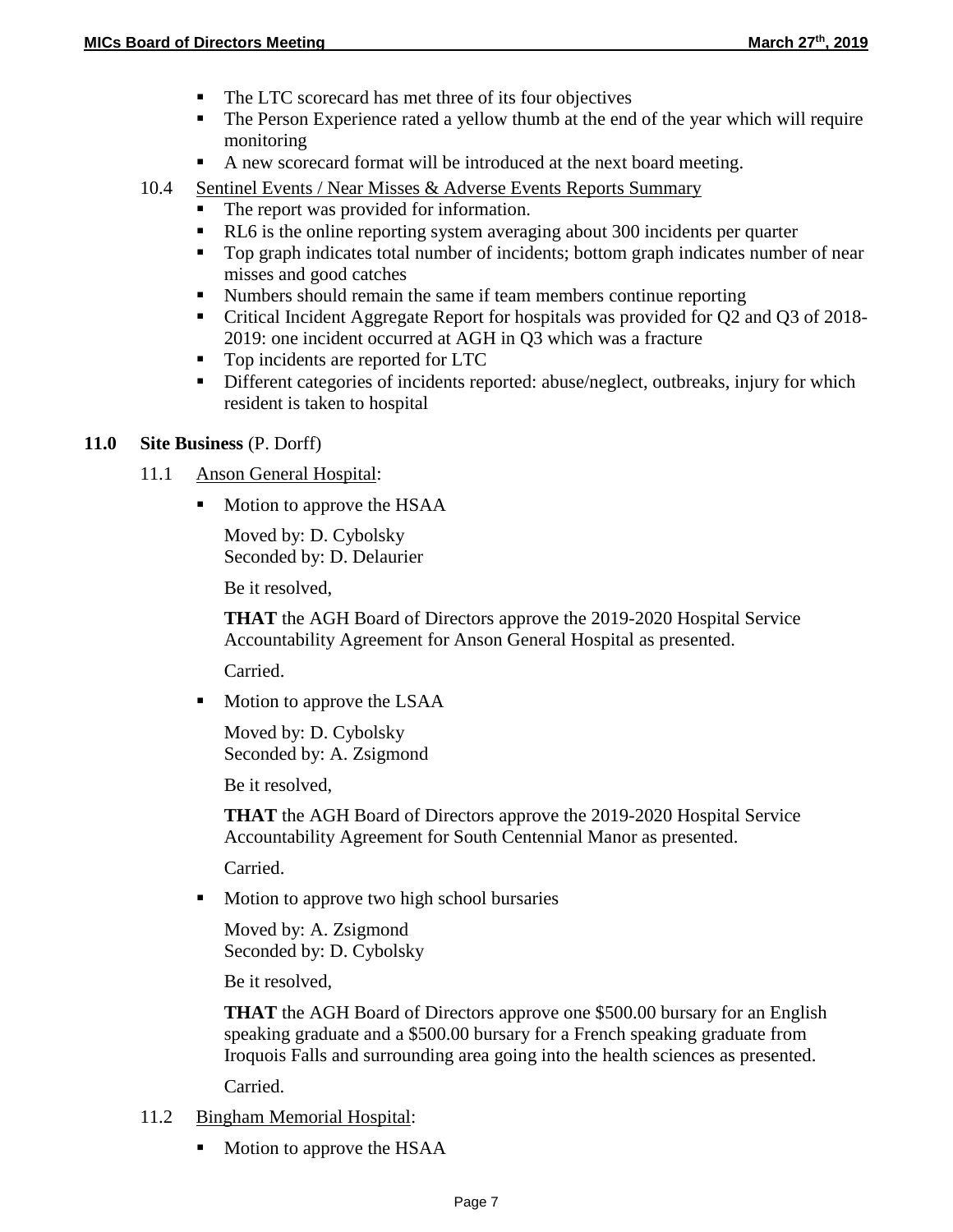Moved by: I. Clarke Seconded by: J. Gibson

Be it resolved,

**THAT** the BMH Board of Directors approve the 2019-2020 Hospital Service Accountability Agreement for Bingham Memorial Hospital as presented.

Carried.

• Motion to approve two high school bursaries

Moved by: I. Clarke Seconded by: B. Dennis

Be it resolved,

**THAT** the BMH Board of Directors approve one \$500.00 bursary for an English speaking graduate and a \$500.00 bursary for a French speaking graduate from Black-River Matheson going into the health sciences as presented.

Carried.

**Motion to approve the painting project for Rosedale, SCM and VM** 

Moved by: J. Papineau Seconded by: I. Clarke

Be it resolved,

**THAT** the BMH Board of Directors approve the Environment paint project for Rosedale Centre, SCM and VM as presented.

Carried.

#### 11.3 Lady Minto Hospital:

• Motion to approve the HSAA

Moved by: G. Chartrand Seconded by: D. O'Connor

Be it resolved,

**THAT** the LMH Board of Directors approve the 2019-2020 Hospital Service Accountability Agreement for Lady Minto Hospital as presented.

Carried.

• Motion to approve the LSAA

Moved by: D. O'Connor Seconded by: G. Chartrand

Be it resolved,

**THAT** the LMH Board of Directors approve the 2019-2020 Hospital Service Accountability Agreement for Villa Minto as presented.

Carried.

• Motion to approve two high school bursaries

Moved by: J. Papineau Seconded by: D. O'Connor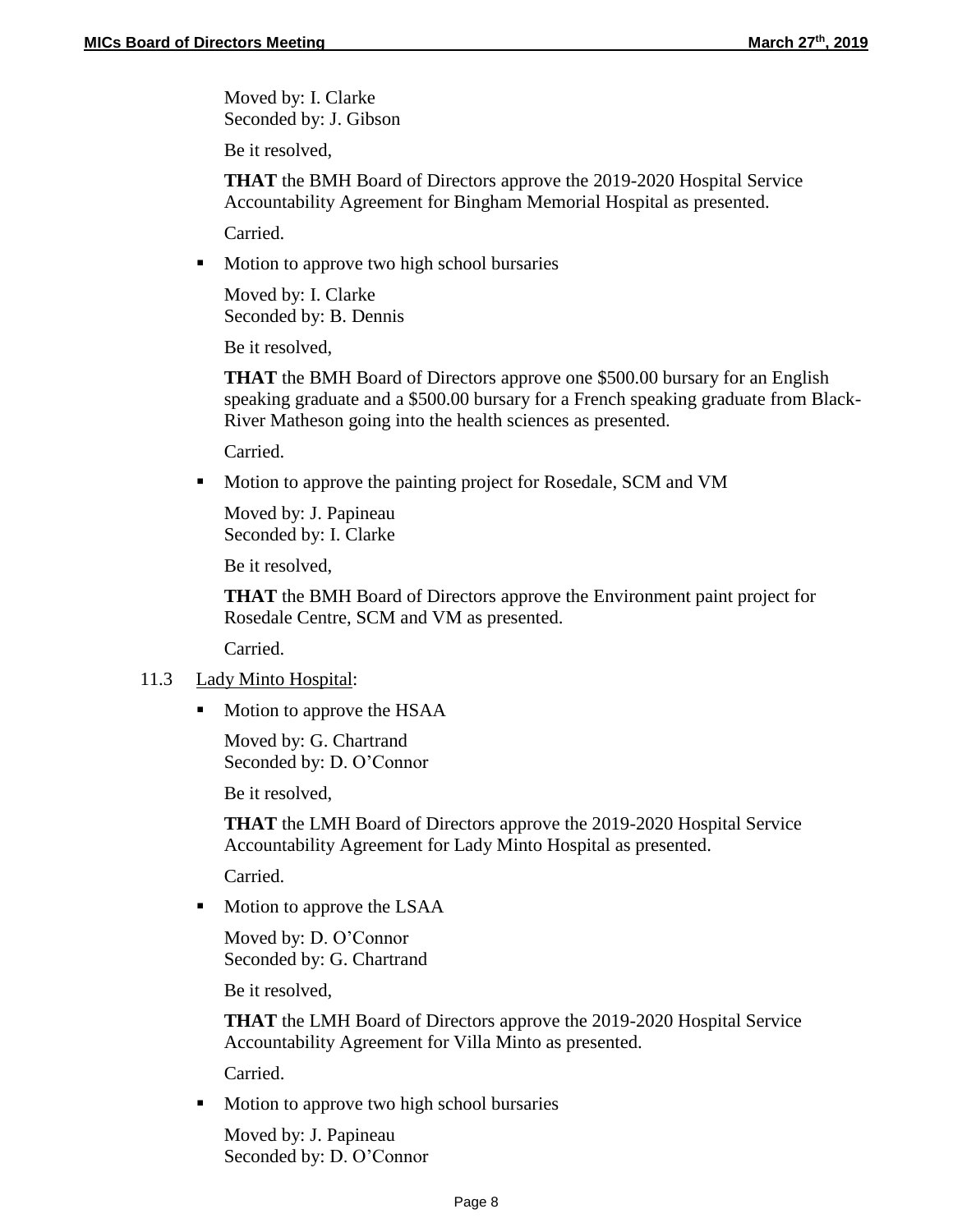Be it resolved,

**THAT** the LMH Board of Directors approve one \$500.00 bursary for an English speaking graduate and a \$500.00 bursary for a French speaking graduate from Cochrane going into the health sciences as presented.

Carried.

#### **12.0 Partnership Business** (P. Dorff)

- 12.1 February 2019 Board Effectiveness Survey Results
	- 11 out of 16 surveys were submitted.
- 12.2 March 2019 Board Effectiveness Survey
	- The survey was emailed via Survey Monkey.

#### 12.3 GCE Board Self-Assessment Tool

- The link to the survey was emailed to each board member.
- Every board member should complete the tool and advise the E.A. once it has been submitted as the GCE will close the survey once everyone has participated.

#### **13.0 Board Committee Minutes**

13.1 N/A

#### **14.0 In Camera**

14.1 Motion to go in camera

Moved by: J. Papineau Seconded by: G. Chartrand

- 14.2 Discussion of physician privileges
- 14.3 Motion to go out of camera

Moved by: G. Chartrand Seconded by: D. Delaurier

#### 14.4 Approval of physician's hospital privileges

**Motion to approve hospital privileges for Dr. Mary Randazzo and Dr. Rasha Shaikh** 

Moved by: J. Papineau Seconded by: D. Delaurier

Be it resolved,

**THAT** the MICs Board of Directors approve privileges for Dr. Mary Randazzo in the locum tenens category and Dr. Rasha Shaikh in the dental surgery category as recommended by the MICs Medical Advisory Committee as presented.

Carried.

#### **15.0 MICs News** (P. Dorff)

• March 2019 MICs Newsletter was provided for information.

#### **16.0 Next Meeting Date** (P. Dorff)

• Wednesday, April  $24<sup>th</sup>$ , 2019 at 6:00 p.m. (BMH Lead Site)